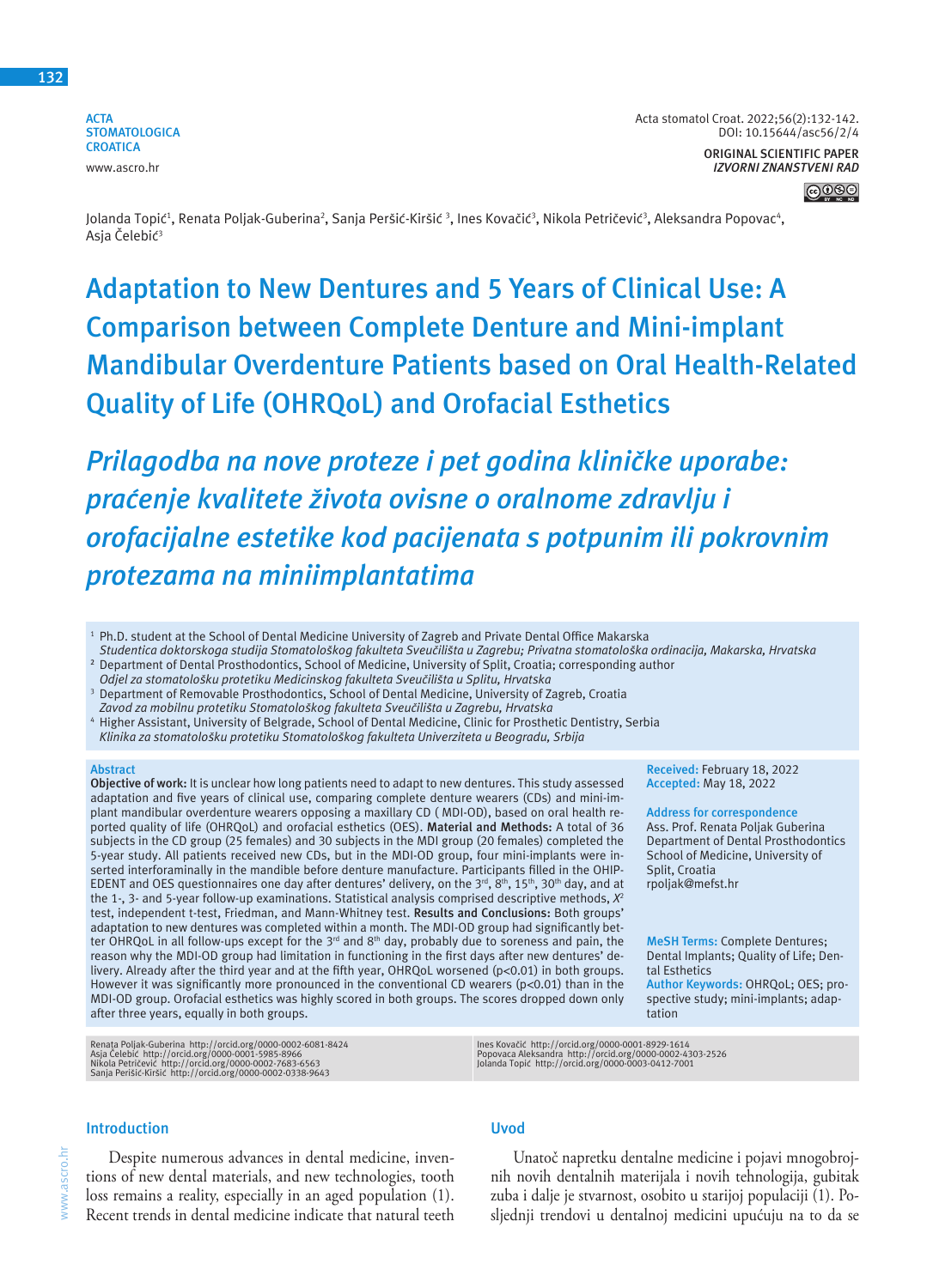are lost later in life, but a percentage of the aged population is also growing fast due to improvements in general medicine, better health care, and other facilities. Today people can expect to live into their sixties and beyond  $(2, 3)$ . Therefore, although a trend of a decline of complete edentulism is present in high-income countries, edentulous patients will still be growing due to the increase of life expectancy (4,5). For a long time, complete dentures (CD) have been the only treatment option for edentulous subjects (5). Nowadays, therapeutic possibilities have improved by introducing dental implants, however only to those who can access such treatment. Many subjects cannot afford implant treatment either due to economic problems, general health issues, or inadequate bone volume, usually present in removable denture wearers (5-8). Therefore, CDs will continue to be the only option for most edentulous subjects (9). Subjects who have been wearing removable dentures for a certain period are faced with problems elicited by continuous residual ridge resorption and bone atrophy, mucosal inflammation and injuries, development of a flabby ridge, consequential loss of denture stability, and reduction of a vertical dimension of occlusion with a contra-clockwise rotation of the mandible (6-8, 10-13). The mandible's residual alveolar ridge atrophy is almost four times more pronounced (6-8). Therefore a panel of experts proposed that the minimum treatment for completely edentulous subjects is a two-implant retained overdenture (OD) in the mandible and a CD in the maxilla (McGill consensus) (14). The McGill consensus is based on the evidence that dental implants significantly reduce a rate of residual ridge atrophy, not only at the implant site but also in distant areas (11,15). In subjects with narrow alveolar ridges, rehabilitation with mandibular overdenture (OD) retained on four mini-implants has been recommended as the alternative to two-implant OD (14, 16-19).

The outcomes from a patients' perspective, i.e., dental patient-reported outcome measures (dPROM) related to their oral health-related quality of life (OHRQoL), esthetics, or other self-perceived measures, are becoming the most important factors in evidence-based dentistry (20-24). Sometimes the therapist's and the patient's opinions of the effectiveness of a therapy can be different, and patients may be unsatisfied (20,25, 26).

The duration of adaptation to conventional CDs or implant-overdentures (IOD) can vary depending on many factors, such as previous removable denture experience, expectations, psycho-social and cultural factors, quality of a denture bearing area (attached mucosa and the alveolar bone), quality of new dentures, etc. (17,20,25,27). Therefore, it is not completely clarified how long a patient needs to adapt to new dentures and are there any differences in adaptation between conventional CD wearers and those with mandibular miniimplant ODs.

This study aimed to assess how long it needs for a patient, based on the self-reported outcome measures: oral health reported quality of life (OHRQoL) and orofacial esthetics (OES), to adapt to complete CDs and how long it needs to adapt to mini-implant mandibular ODs (MDI-OD) opposprirodni zubi gube kasnije u životu, ali postotak starije populacije jednako tako brzo raste zbog napretka opće medicine i bolje zdravstvene skrbi. Danas ljudi mogu očekivati da će doživjeti šezdesete godine i da će biti stariji (2, 3). Zato će, iako je u zemljama s visokim dohotkom zabilježen pad potpune bezubosti, broj bezubih pacijenata i dalje rasti zbog sve duljega životnoga vijeka (4, 5). Dugo su potpune proteze (CD) bile jedina terapijska mogućnost kad je riječ o bezubim pacijentima (5). Danas su one poboljšane ugradnjom dentalnih implantata, ali samo za one koji su u mogućnosti dobiti (ili platiti) takvu vrstu terapije.

Mnogi pacijenti ne mogu si priuštiti terapiju implantatima zbog financijskih ograničenja, općih zdravstvenih problema ili neadekvatnoga volumena kosti, što se često događa kod nositelja mobilnih proteza (5 – 8). Stoga će potpune proteze i dalje biti jedina opcija za većinu bezubih osoba (9). Pacijenti koji su se određeno vrijeme služili potpunim protezama susreću se s problemima prouzročenima kontinuiranom resorpcijom rezidualnoga grebena i atrofijom kosti, upalama i ozljedama oralne sluznice, razvojem pomičnoga grebena, posljedičnim gubitkom stabilnosti proteze i smanjenjem vertikalne dimenzije okluzije s rotacijom mandibule u smjeru suprotnome od kazaljke na satu (6 – 8, 10 –13). Resorpcija rezidualnoga alveolarnoga grebena mandibule gotovo je četiri puta izraženija u odnosu prema maksili (6 – 8). Zato je skupina stručnjaka predložila da minimum terapije za bezube pacijente bude pokrovna proteza retinirana na dvama implantatima u donjoj čeljusti i potpuna u gornjoj čeljusti (McGillov konsenzus iz 2002. godine) (14). McGillov konsenzus utemeljen je na dokazima da zubni implantati značajno smanjuju resorpciju rezidualnoga alveolarnoga grebena, ne samo na mjestu ugradnje implantata nego i na udaljenim područjima (11, 15). Kod pacijenata s uskim alveolarnim grebenima, rehabilitacija donjom pokrovnom protezom retiniranom na četirima miniimplantatima preporučuje se kao alternativa totalnoj pokrovnoj protezi retiniranoj na dvama implantatima (14,16 – 19)

Ishodi terapije iz perspektive pacijenata, tj. kako oni sami procjenjuju učinak terapije (dPROM) u vezi s kvalitetom života ovisnom o oralnome zdravlju (OHRQoL), estetikom ili nekom drugom mjerom, postaju najvažniji čimbenici u stomatologiji temeljnoj na dokazima (20 – 24). Katkad se mišljenja terapeuta i pacijenata o učinkovitosti terapije mogu razlikovati, pa pacijenti nisu zadovoljni terapijom (20, 25, 26).

Prilagodba na konvencionalne potpune proteze ili pokrovne proteze na implantatima može varirati ovisno o mnogim čimbenicima, kao što su iskustvo u vezi s mobilnim protezama, očekivanja, psihosocijalni i kulturološki čimbenici, kvaliteta ležišta proteze (pričvrsna sluznica i alveolarna kost), kvaliteta novih proteza i slično (17, 20, 25, 27). Zato nije u cijelosti razjašnjeno koliko dugo treba pacijentu da se prilagodi na novu protezu i postoje li razlike u prilagodbi između nositelja konvencionalnih potpunih proteza i onih s donjim pokrovnim protezama na miniimplantatima.

Cilj ovog istraživanja bio je procijeniti s pomoću ishoda terapije iz perspektive pacijenata (procjena kvalitete života ovisne o oralnome zdravlju: OHRQoL i orofacijalna estetika) koliko je vremena potrebno za prilagodbu na konvencionalne potpune proteze (skupina CD), a koliko za prilagodbu na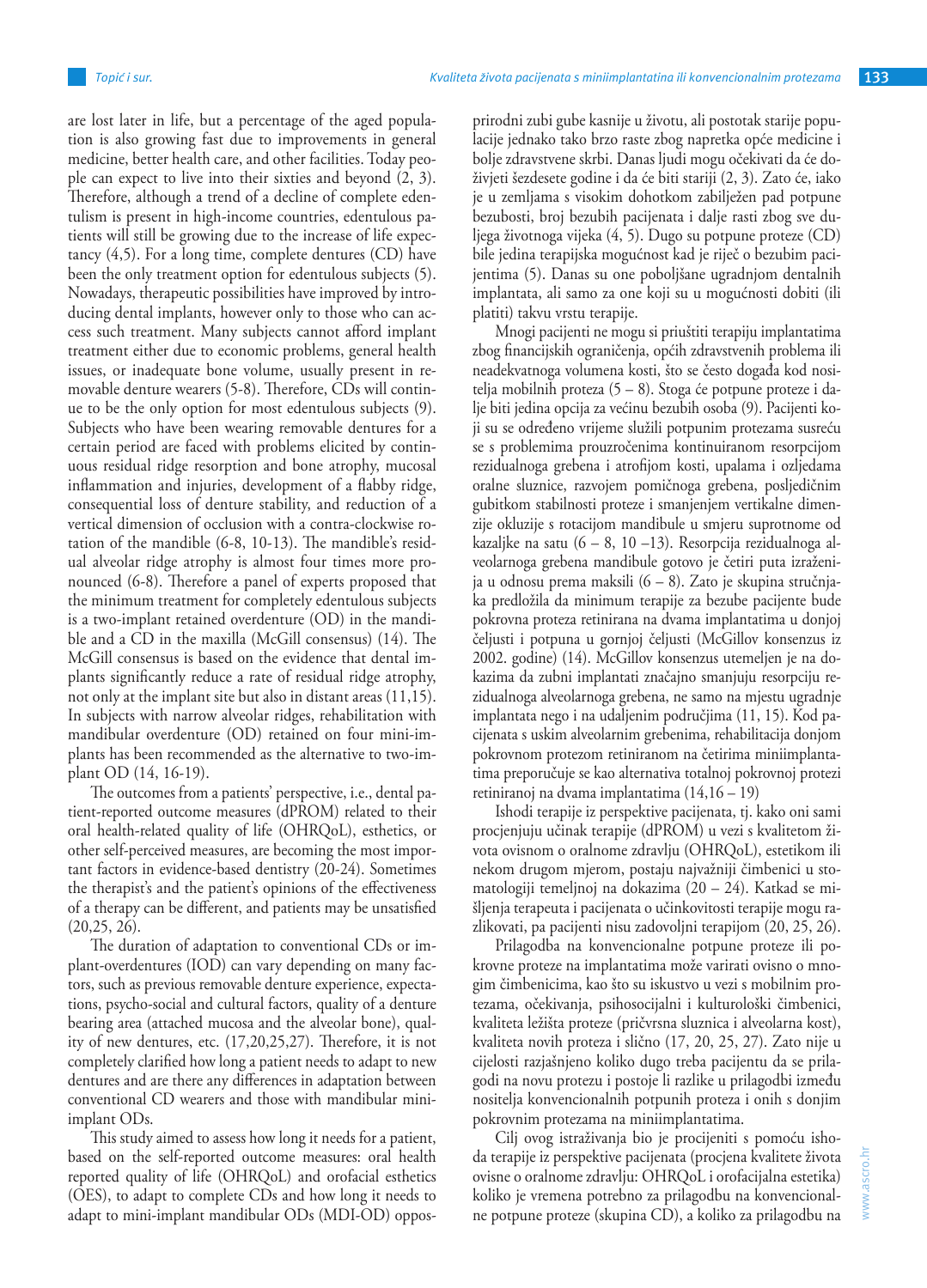ing a maxillary CD. The aim was also to compare the groups over the five years in function.

# **Material and methods**

#### Sample

This study included completely edentulous subjects who were rehabilitated either with new conventional complete dentures (CDs) or with one new conventional CD in the maxilla and one new mini-implant retained OD in the mandible. Forty-four subjects were included at the baseline in the CD group and 36 in the MDI-OD group. It was planned to assign patients randomly into the CD or the MDI-OD group (odd or even numbers), but some participants did not want to be rehabilitated with implants due to fear or general health problems; therefore, they were assigned to the CD group. Subjects with wide residual ridges who could receive two standard-sized implants and an OD were also excluded. After five years of follow-up, only 36 subjects in the CD group were available and 30 subjects in the MDI group who had all four mini-implants which were inserted at baseline and which were succesfull. Only their self-reported data were included in the statistical analysis. After insertion of four mini-implants, new dentures were made: at the Department of Removable Prosthodontics, School of Dental Medicine, Zagreb, Croatia; and at the Dental Private Office, Makarska. All mini-implants were inserted, and all dentures were made following the same criteria in a period from September 2015 to December 2016. The Ethics Committee of the School of Dental Medicine in Zagreb (No. 05‐PA‐26‐6/2015) approved the study. The costs of the MDIs were covered by the research grant No. 1218/2014 (Croatian Science Foundation) and the cost of dentures by the Social Insurance.

# Surgical procedures for mini-implant insertion

All participants assigned into the MDI-OD group received four ball-type MDIs in sites of their previous second incisors (32, 42) and first premolars (34, 44). The Dentium, South Korea mini-implants were 2.0-2.5 mm wide and 10- 14 mm long. Participants with a flabby ridge and mucosal thickness higher than 4 mm were excluded, and also patients who could receive standard-sized implants. Two experienced surgeons performed all surgical procedures after consulting a specialist in Prosthodontics. The MDIs' length and width were determined based on the available bone volume measured on pre-operative CBCTs and panoramic radiographs. The surgical procedures were made either by a flapless or an open-flap technique, depending on the morphology of available bone. The open-flap technique was applied when a pointed slim alveolar ridge was leveled or when movable mucosal tissue needed to be de-attached. A physio-dispenser (W&H Implantmed, GmbH, Austria) and a saline solution for external drill cooling were used for the MDI insertion. The implant sites were prepared using pilot and final drills. The final drill diameter was always smaller than the MDI diameter (1.3–1.5 mm wide drills for 2.0 mm wide MDIs;

pokrovne proteze retinirane na miniimplatatima u donjoj čeljusti te na potpunu protezu u gornjoj čeljusti (skupina MDI-OD). Cilj je također bio uspoređivati te dvije skupine tijekom pet godina u funkciji.

#### **Materijal i metode**

#### Uzorak

U ovo istraživanje bili su uključeni potpuno bezubi rehabilitirani pacijenti ili oni s novim konvencionalnim potpunim protezama (CD) u objema čeljustima ili s novim konvencionalnim CD-om u maksili i novom pokrovnom protezom retiniranom miniimplantatima (MDI – CD) u mandibuli. Na početku su u skupini CD bila 44 ispitanika, a u skupini MDI-OD 36. Planirano je da se pacijenti nasumično rasporede u skupinu CD ili MDI-OD (neparni ili parni brojevi), ali neki sudionici zbog straha ili općih zdravstvenih problema nisu željeli rehabilitaciju implantatima pa su raspoređeni u skupinu CD. Ispitanici sa širokim rezidualnim grebenima u koje je bilo moguće ugraditi dva implantata standardne veličine kao potporu pokrovnoj protezi, također su bili isključeni. Nakon pet godina praćenja, samo je 36 ispitanika u skupini CD bilo dostupno, kao i 30 u skupini MDI-OD, a koji su imali sva četiri miniimplantata koja su bila ugrađena na početku istraživanja i koji su bili kategorizirani kao uspješni. U statističku analizu uvršteni su samo njihovi podatci. Nakon ugradnje četiriju miniimplantata izrađene su nove proteze u Zavodu za mobilnu protetiku Stomatološkog fakulteta u Zagrebu i u privatnoj Ordinaciji dentalne medicine u Makarskoj. Svi su miniimplantati ugrađeni i sve nove proteze izrađene prema istim kriterijima od rujna 2015. do prosinca 2016. Ovo istraživanje odobrilo je Etičko povjerenstvo Stomatološkog fakulteta u Zagrebu (br. 05‐PA‐26‐6/2015). Troškovi miniimplantata bili su pokriveni projektom Hrvatske zaklade za znanost (HRZZ br. 1218/2014), a troškove izrade proteza platio je Hrvatski zavod za zdravstveno osiguranje.

### Kirurški postupak ugradnje miniimplantata

Svim sudionicima raspoređenima u skupinu MDI-OD ugrađena su četiri miniimplantata s kuglastom glavom i to na mjestima prijašnjih drugih sjekutića (32, 42) i prvih pretkutnjaka (34, 44). Ugrađeni miniimplantati (Dentium, Južna Koreja) bili su široki od 2,0 do 2,5 mm i dugi od 10 do 14 mm. Iz istraživanja su bili isključeni sudionici s pomičnim grebenom (engl. *flabby ridge*) i debljinom sluznice većom od 4 mm, te pacijenti kojima su se mogli ugraditi implantati standardne veličine. Dva iskusna kirurga obavila su sve kirurške zahvate nakon konzultacija sa specijalistom stomatološke protetike. Duljina i širina miniimplantata određene su na temelju raspoloživoga volumena kosti izmjerenoga na preoperativnom CBCT-u i ortopantomogramskim snimkama. Primijenjena je tehnika bez odizanja mukoperiostalnoga režnja ili tehnika uz odizanje mukoperiostalnoga režnja, ovisno o morfologiji raspoložive kosti. Tehnika uz odizanje mukoperiostalnoga režnja korištena je kada je bilo potrebno izravnati tanak i šiljast alveolarni greben ili kada je bilo potrebno ukloniti pomično tkivo sluznice. Za ugradnju MDI-ja korišteni su fiziodispenzer (W&H Implantmed, GmbH, Austrija) i fiziološka otopina za vanjsko hlađenje svrdala. Mjesta za ugradnju implantata pre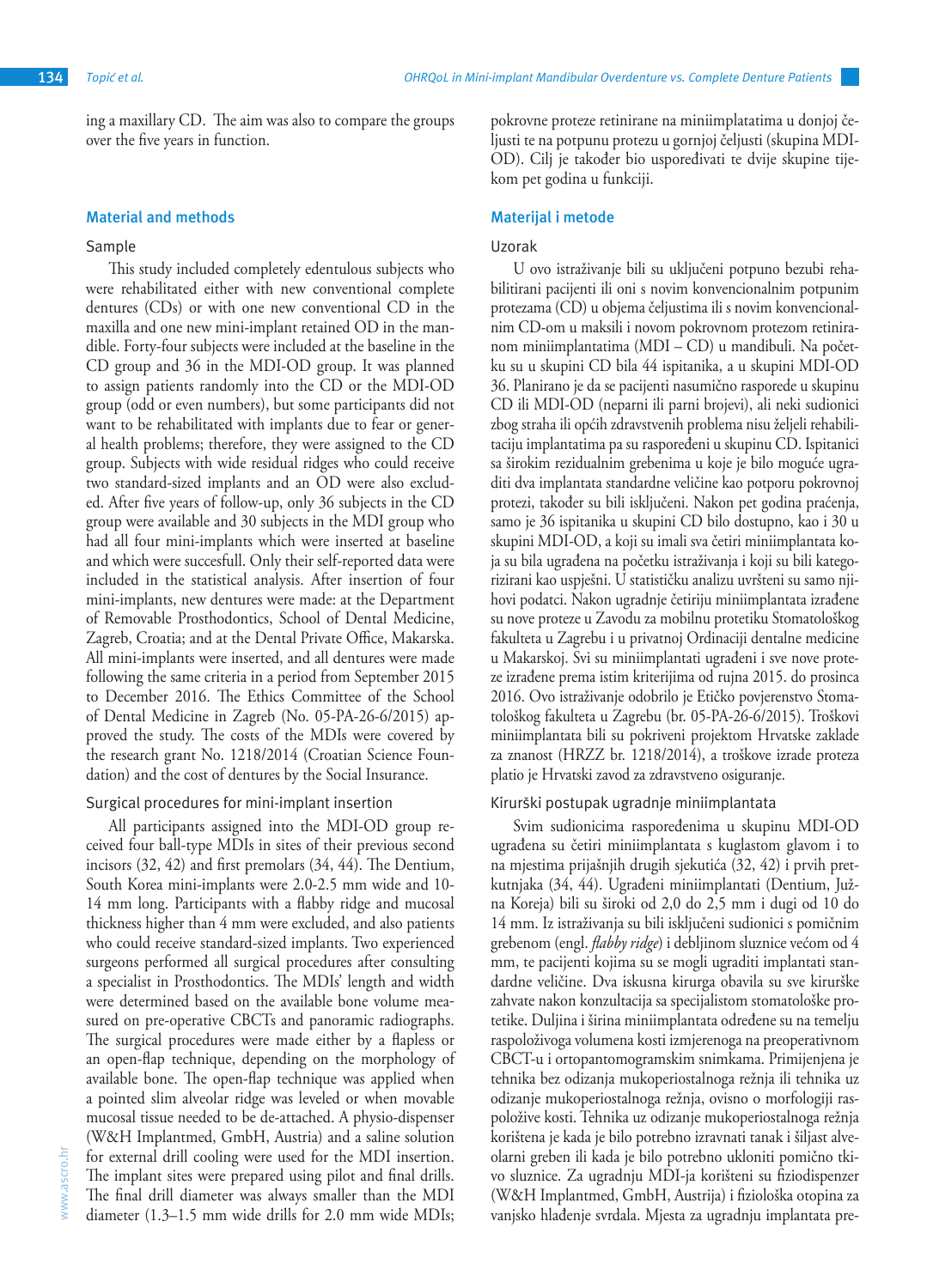1.8–2.3 mm wide drills for 2.5 mm wide MDIs). The depth preparation was determined dependent on the bone quality assessed on the CBCTs (Hounsfield units). The preparations were made one, two, or three mm less than the implant length (longer preparation was performed in denser bone), except when the implant had to end in the dense lower mandibular cortex (D1 density). In that case, the whole implant length was drilled. For the flapless technique, the width of alveolar mucosa was measured and accounted. Antibiotics were administrated for prophylactic reasons (2 g amoxicillin or 600 mg Clindamycin one hour before the surgical procedure). All preparations and MDI insertions were made under local anesthesia (Ubistesine forte 4% or Mepivastesin 3%, 3M). Each MDI was inserted into the prepared hole and rotated clockwise, exerting a downward pressure (self-tapping insertion technique). The mini-implants were placed into the preparation hole by a carrier (plastic finger driver from the original package), then were rotated downwards by a thumb wrench, and finally, the torque wrench. The whole roughened threaded MDI surface was inserted into the bone. The transmucosal part of the smooth surface emerged from the attached mucosa into the oral cavity with the ball-type head. The patients were given the standard post-surgical instructions: no hot beverages, alcohol, or smoking for two days, ice-packs for cooling, and analgesics (non-steroid anti-inflammatory drugs) if necessary. An antiseptic mouth rinse (chlorhexidine gluconate 0.12%) was also prescribed for five days, and detailed instructions for oral hygiene maintenance were given. A range of final insertion torque values varied between 30 and 55 Ncm. New dentures were delivered and loaded 7-10 days after mini-implant insertion in the respective group.

Prosthodontic protocol (Complete denture or miniimplant overdenture manufacture)

All CDs and mandibular MDI-ODs were fabricated following the same procedures. After the alginate impressions, custom trays were made, and custom (individual) impressions were obtained for each patient. Then a vertical jaw relation in a centric position was registered by occlusal rims and transferred into a semi-adjustable articulator. Next, the semianatomical artificial teeth and a lingualized occlusion scheme with no occlusal balance were applied. After artificial teeth set-up in a trial denture and verification of satisfactory esthetics and antagonistic contacts in centric relation, the new CDs were processed. After new dentures delivery and mounting of metal-housings with O-rings in the MDI-OD group, the occlusion was checked and adjusted if necessary, oral mucosa was inspected for soreness, and the denture was trimmedoff when necessary during adaptation. All mandibular overdentures were strengthened with a CoCr metal framework not to fracture. At the MDI-OD deliveries, four metal housing with O-rings (matrices) were mounted directly in the patient's mouth using a self-curing acrylic resin and block-out spacers (block-out shims).

parirana su s pomoću pilot-svrdala i završnih svrdala. Konačni promjer svrdla uvijek je bio manji od promjera MDI-ja (1,3 – 1,5 mm široko svrdlo za MDI širine 2,0 mm; svrdlo širine 1,8 – 2,3 mm za MDI širine 2,5 mm). Dubina preparacije određena je ovisno o kvaliteti kosti procijenjenoj na CBCT-u (Hounsfieldove jedinice). Preparacije su rađene jedan, dva ili tri mm kraće od dužine samoga implantata (duža preparacija radila se u gušćoj kosti), osim kada je implantat trebao završiti u gustome mandibularnome korteksu (gustoća D1). U tom slučaju preparirana je cijela dužina implantata. Za tehniku bez odizanja mukoperiostalnoga režnja izmjerena je širina nepomične alveolarne mukoze te je uzeta u obzir pri planiranju dužine implantata. Antibiotici su korišteni iz profilaktičnih razloga (2 g amoksicilina ili 600 mg klindamicina jedan sat prije kirurškoga zahvata). Ugradnja MDI-ja obavljena je uvijek u lokalnoj anesteziji (Ubistesine forte 4 % ili Mepivastesin 3 %, 3M). Svaki MDI inseriran je u preparirano ležište i rotiran u smjeru kazaljke na satu, čineći pritisak prema dolje (tehnika samorezujućeg uvijanja). Miniimplantati su postavljeni u preparirano ležište s pomoću nosača (plastični nosač za prste iz originalnog pakiranja), zatim su leptir-ključem rotirani prema dolje i na kraju s pomoću moment-ključa. Miniimplantati su uvijani u preparirano ležište sve dok cijela hrapava površina s navojem nije bila u kosti. Transmukozni dio glatke površine izlazio je iz pričvrsne mukoze u usnu šupljinu s kuglastom glavom. Pacijenti su poslije kirurškoga zahvata dobili standardne upute – bez toplih napitaka, alkohola i pušenja dva dana, stavljanje ledenih obloga za hlađenje te prema potrebi analgetici (nesteroidni protuupalni lijekovi). Propisan im je i antiseptik za ispiranje usta (klorheksidin-glukonat 0,12 %) u trajanju od pet dana te su im dane detaljne upute o održavanju oralne higijene. Raspon momenta sile na ključu pri ugradnji implantata varirao je između 30 i 55 Ncm. Nove proteze isporučene su i opterećene od 7 do 10 dana nakon ugradnje miniimplantata u skupini MDI-OD.

# Protetički protokol (potpune proteze i pokrovne proteze retinirane miniimplantatima)

Sve potpune i pokrovne proteze u mandibuli napravljene su jednakim postupcima. Nakon alginatnih otisaka izrađene su individualne žlice te su svakom pacijentu uzeti funkcijski otisci. Zatim je registrirana vertikalna dimenzija zagriza u centričnoj relaciji s pomoću zagriznih šablona te prenesena u poluprilagodljivi artikulator. Pri postavljanju zuba korišteni su poluanatomski umjetni zubi i shema lingvalizirane okluzije. Nakon ugradnje umjetnih zuba u šablonu i provjere zadovoljava li estetika te antagonističkih kontakata u centričnoj relaciji, slijedila je polimerizacija i obrada proteza. Nakon predaje novih proteza i ugradnje metalnih kućišta s O-prstenovima u skupini MDI-OD, provjerena je okluzija te je prema potrebi prilagođena, a rubovi proteze adaptirani su pri predaji. Sve pokrovne proteze u mandibuli bile su ojačane metalnim skeletom (CoCr) kako bi se prevenirale frakture. Pri predaji MDI-OD-a, četiri metalna kućišta s O-prstenovima (matrice) ugrađena su direktno u pacijentova usta s pomoću samostvrdnjavajućeg akrilata i uz korištenje gumenih prstenova za blokiranje podminiranih područja i periimplantatne mukoze.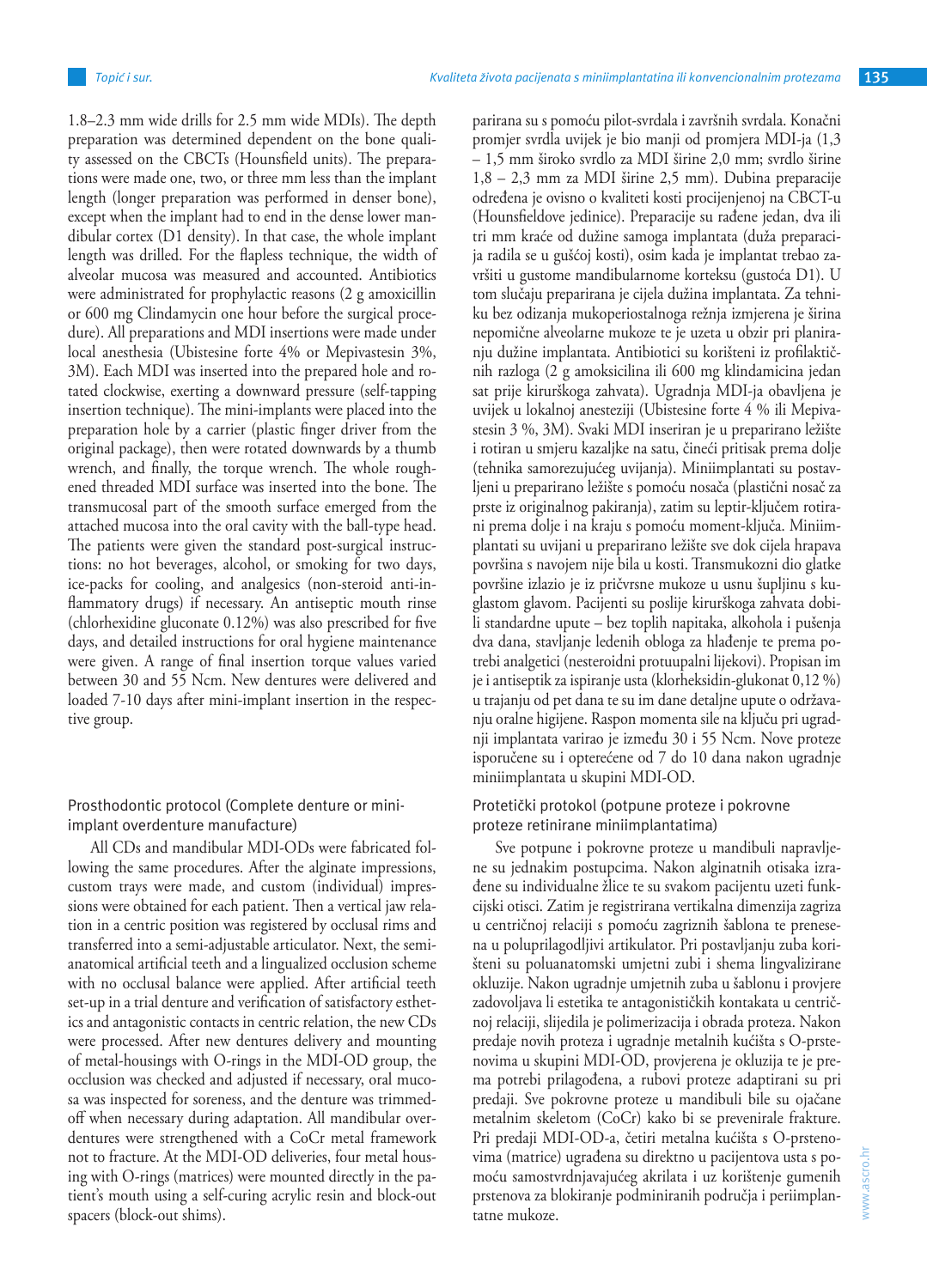Two experienced specialists in Prosthodontics who were not involved in the CD or OD manufacture assessed the quality of new dentures for retention, stability, esthetics, and occlusion. The possible assessments were: low-quality, average quality, or high-quality dentures. Only patients with high-quality new dentures were recruited in the study. The weighted kappa statistics showed satisfactory agreement between the observers ( $\kappa = 0.808$ ).

#### Questionnaires: d-PROMS

One day after the new CD or MDI-OD delivery, the patients had to fill in data about gender, age, and their previous dental status [fixed partial denture or natural teeth (FPD); removable partial denture (RPD)]. They also had to fill in the validated questionnaires, i.e., the OHIP-EDENT questionnaire consisting of 19 questions (28) and the orofacial esthetic scale (OES), consisting of eight questions (29). The OHIP-EDENT comprised 19 questions with answers from 0 (without problems) to 4 (maximum problems). Lower scores represent better OHRQoL. The OES comprised eight questions with answers from 1 to 5 (1-the worst score, 5= the best score). Higher scores represented better esthetics. All patients also filled in the same questionnaires on the  $3<sup>rd</sup>$ ,  $8<sup>th</sup>$ ,  $15<sup>th</sup>$ , and  $30<sup>th</sup>$  days. The same assessments were repeated after 12 months, after 3 years, and after 5 years of wearing a denture. The checks were made in a dental office one day after delivery, the  $3<sup>rd</sup>$ ,  $8<sup>th</sup>$ , and  $15<sup>th</sup>$  day. If patients needed any more denture adjustments, they came to a dental office, but if not, they were assessed by telephone. The summary score of each of the two questionnaires was divided by the number of questions. Then, the data were entered for statistical analysis.

## Statistical analysis

The IBM-SPSS Statistics for Windows (Version 20.0.; IBM Corp) was used. Descriptive statistics (mean values and standard deviations) were calculated. *X*<sup>2</sup> test and independent t-test were also used. Changes over time were analyzed by Friedman's non-parametric test for related samples in each group, while the significance of the differences between the CD and the MDI-OD group was assessed with the non-parametric Mann-Whitney U test.

#### **Results**

A total of 36 participants in the CD group completed the five-year study: 25 were females and 11 males. In the MDI-OD group, from a total of 30 participants who completed the study, 20 were females, and 10 were males. No gender difference was observed between the groups  $(X^2=0.058; df=1;$ *P*=.809). The participants in the MDI-OD group were a bit younger  $(65.1\pm6.2 \text{ years})$  than in the CD group  $(68.9\pm8.2 \text{ F})$ years) ( $t=2.08$ , df=64; *P*=.04). From the baseline of 36 patients in the MDI-OD group, one patient lost two MDIs in the first year, one patient lost one MDI after two years, and one patient lost all four mini-implants in the  $5<sup>th</sup>$  year, while three MDI-OD patients were not available at least at the one of the recall examinations. All of them were exclud-

Dva iskusna specijalista stomatološke protetike, koji nisu bili uključeni u izradu proteza, procjenjivali su kvalitetu retencije i stabilnosti te estetiku i okluziju novih proteza. Moguće ocjene bile su sljedeće: nekvalitetne proteze, prosječno kvalitetne ili visokokvalitetne proteze. U istraživanje su uključeni samo pacijenti s visokokvalitetnim novim protezama. Statistička analiza pokazala je zadovoljavajuće slaganje između promatrača (*weighted kappa*, κ = 0,808).

# Upitnici: procjena terapije iz perspektive stomatološkog pacijenta (d-PROMS)

Jedan dan poslije predaje novih proteza (CD ili MDI-OD) pacijenti su morali ispuniti podatke o spolu, dobi i prethodnom stomatološkom statusu [most ili prirodni zubi (FPD), djelomična proteza (RPD)]. Također su morali ispuniti validirane upitnike, odnosno upitnik OHIP-EDENT koji se sastojao od 19 pitanja (28) i orofacijalnu estetsku ljestvicu (OES) od osam pitanja (29). Upitnik OHIP-EDENT sastojao se od 19 pitanja s odgovorima od 0 (bez problema) do 4 (maksimalni problemi). Manji zbroj bodova pokazuje bolju kvalitetu života ovisnu o oralnome zdravlju (OHRQoL). Upitnik OES sastojao se od osam pitanja s odgovorima od 1 do 5 (1 – najlošija ocjena, 5 – najbolja ocjena). Veći zbroj bodova značio je bolju estetiku. Svi pacijenti ispunjavali su jednake upitnike 3., 8., 15. i 30. dan poslije predaje proteza. Iste procjene ponavljane su poslije 12 mjeseci nošenja proteze, te poslije 3 i 5 godina. Kontrole su obavljene u stomatološkoj ordinaciji dan poslije predaje proteza te zatim 3., 8. i 15. dan. Ako su pacijenti trebali neku prilagodbu proteze, došli bi u ordinaciju, no ako nisu, na pitanja iz upitnika odgovarali su telefonski. Zbroj bodova iz svakoga od dvaju upitnika podijeljen je s brojem pitanja. Zatim su ti podatci uneseni za statističku analizu.

# Statistička analiza

Korišten je IBM-SPSS statistički program za Windowse (verzija 20.0.; IBM Corp). Izračunata je deskriptivna statistika (srednje vrijednosti i standardne devijacije). Također su korišteni *X*<sup>2</sup> test i t-test za nezavisne uzorke. Promjene tijekom vremena analizirane su Friedmanovim neparametrijskim testom za zavisne uzorke u svakoj skupini, a značajnost razlika između skupina CD i MDI-OD procijenjena je neparametrijskim Mann-Whitneyjevim U testom.

## **Rezultati**

Od 36 pacijenata u skupini CD 25 su bile žene, a 11 muškarci. U skupini MDI-OD, od ukupno 30 pacijenata, 20 su bile žene, a 10 muškarci. Nije pronađena značajna razlika između skupina prema spolu ( $X^2 = 0.058$ ; df = 1; P = 0.809). Ispitanici u skupini MDI-OD bili su nešto mlađi (65,1 ± 6,2 godine) nego oni u skupini CD  $(68.9 \pm 8.2 \text{ godine})$  (t = 2,08, df = 64; P = 0,04). Od početnoga broja (36 pacijenata) u skupini MDI-OD, jedan pacijent izgubio je dva miniimplantata u prvoj godini, jedan je izgubio jedan MDI nakon dvije godine, a jedan pacijent izgubio je sva četiri mini implantata u petoj godini. Tri pacijenta u skupini MDI-OD nisu bila ni na jednom sukcesivnom pregledu. Oni su isključeni iz istraživanja o OHRQoL-u i OES-u. Poslije 5 godina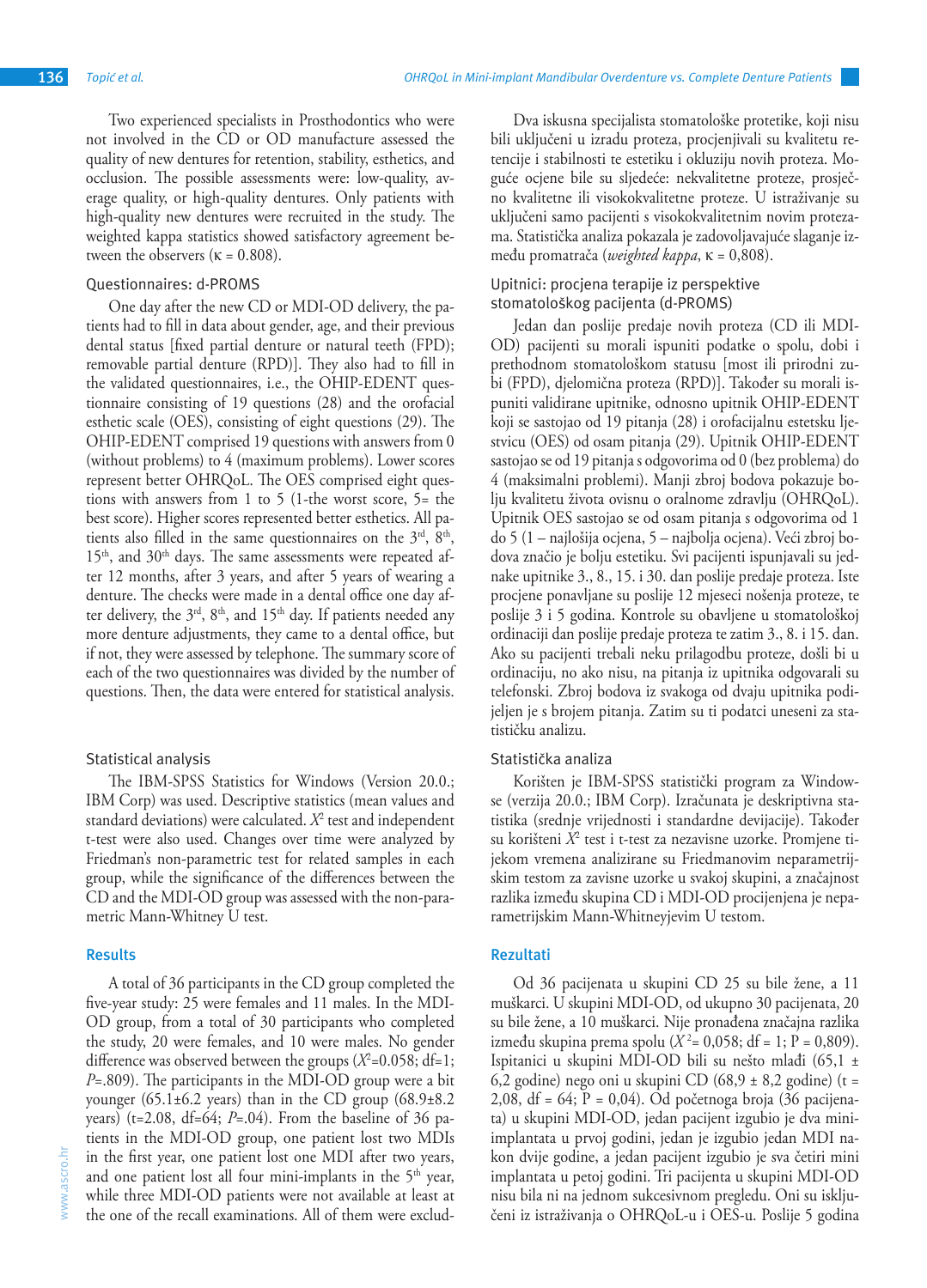ed from the OHRQoL and OES research. A total of 95.14% mini-implants remained successful after five years. A total of 90.09% of patients had successful all four mini-implants after 5 years. Of the 44 patients in the CD group, eight did not respond to at least one of the recall examinations and were excluded. Only those patients who responded to all recalls were statistically analyzed.

Mean OHIP-EDENT scores in the CD and the MDI-OD groups and standard deviations are presented in Figure 1.

Mean OES scores in the CD and the MDI-OD group and standard deviations are presented in Figure 2.

The significance of the differences between the CD and the MDI-OD group for the OHRQoL and OES at each of the recall examinations is presented in Table 1.

# od ukupnoga broja ugrađenih miniimplantata ostalo je 95,14 % uspješnih, a 90,09 % pacijenata imalo je sva četiri uspješna miniimplantata nakon 5 godina. Od 44 pacijenta u skupini s konvencionalnim protezama (CD), osam nije došlo ni na jedan kontrolni pregled i zato su bili isključeni iz daljnjeg istraživanja. Statistički su analizirani samo oni pacijenti koji su došli na sve kontrolne preglede tijekom petogodišnjega kliničkoga praćenja.

Srednje vrijednosti bodova upitnika OHIP-EDENT u skupinama CD i MDI-OD zajedno sa standardnim devijacijama nalaze se na slici 1.

Srednje vrijednosti bodova upitnika OES u skupinama CD i MDI-OD zajedno sa standardnim devijacijama nalaze se na slici 2.



Figure 1 Mean OHIP-EDENT scores in the CD group and the MDI-OD group together with standard deviations

**Slika 1.** Srednje vrijednosti bodova OHIP-EDENT u skupini nositelja totalnih (potpunih) proteza (CD) i u skupini nositelja donje pokrovne proteze na miniimplntatima i gornje potpune proteze (MDI-OD) zajedno sa standardnim devijacijama



Figure 2 Mean OES scores in the CD group and the MDI-OD group together with standard deviations

**Slika 2.** Srednje vrijednosti OES bodova u skupini nositelja totalnih (potpunih) proteza (CD) i u skupini nositelja donje pokrovne proteze na miniimplantatima i gornje potpune proteze (MDI-OD) zajedno sa standardnim devijacijama

**Table 1** Significance of the differences between the CD and the MDI-OD groups for the OHRQoL and OES at the recall examinations assessed by the Mann-Whitney U test.

**Tablica 1.** Značajnost razlika, procijenjena Mann-Whitneyjevim U testom, između nositelja potpunih proteza (CD) i nositelja donje pokrovne proteze na miniimplantatima i gornje potpune proteze (MDI – OD) u kvaliteti života ovisnoj o oralnome zdravlju (OHRQoL) i u orofacijalnoj estetskoj ljestvici (OES) na svim kontrolnim pregledima

| Oral Health-Related Quality of Life (OHRQoL) . Kvaliteta života ovisna o oralnome zdravlju (OHRQoL) |                                           |                                    |                                  |                                            |                                    |                                            |                                           |                                               |  |  |
|-----------------------------------------------------------------------------------------------------|-------------------------------------------|------------------------------------|----------------------------------|--------------------------------------------|------------------------------------|--------------------------------------------|-------------------------------------------|-----------------------------------------------|--|--|
| <b>OHIP19 EDENT</b>                                                                                 | OHIP19<br>$1$ day $\bullet$<br>$1.$ dan   | OHIP19<br>3 days •<br>$3.$ dan     | OHIP19<br>8 days •<br>8. dan     | OHIP19<br>15 days $\bullet$<br>15. dan     | OHIP19<br>30 days •<br>30. dan     | OHIP19<br>1 year $\bullet$<br>1 godina     | OHIP19<br>$3$ years $\bullet$<br>3 godine | OHIP <sub>19</sub><br>5 years •<br>5 godina   |  |  |
| Mann-Whitney U                                                                                      | 285.00                                    | 431.00                             | 403.50                           | 355.00                                     | 292.50                             | 298.50                                     | 197.00                                    | 188.50                                        |  |  |
| Wilcoxon W                                                                                          | 750.00                                    | 896.00                             | 868.50                           | 820.00                                     | 757.50                             | 763.50                                     | 662.00                                    | 653.50                                        |  |  |
| Z                                                                                                   | $-3.30$                                   | $-1.41$                            | $-1.76$                          | $-2.39$                                    | $-3.21$                            | $-3.14$                                    | $-4.44$                                   | $-4.55$                                       |  |  |
| $P(2$ -tailed • dvosmjerni)                                                                         | $< 0.001$ **                              | $0.160$ NS                         | 0.080 <sub>N</sub> S             | $0.020*$                                   | $< 0.001**$                        | $< 0.001$ **                               | $< 0.001$ **                              | $< 0.001$ **                                  |  |  |
| Orofacial esthetics (OES) • Orofacijalna estetska ljestvica (OES)                                   |                                           |                                    |                                  |                                            |                                    |                                            |                                           |                                               |  |  |
| <b>OES</b>                                                                                          | <b>OES</b><br>$1 \text{ day}$<br>$1.$ dan | <b>OES</b><br>3 days •<br>$3.$ dan | <b>OES</b><br>8 days •<br>8. dan | <b>OES</b><br>15 days $\bullet$<br>15. dan | <b>OES</b><br>30 days •<br>30. dan | <b>OES</b><br>1 year $\bullet$<br>1 godina | <b>OES</b><br>3 years •<br>3 godina       | <b>OES</b><br>$5$ years $\bullet$<br>5 godina |  |  |
| Mann-Whitney U                                                                                      | 494.00                                    | 504.00                             | 503.50                           | 494.50                                     | 497.00                             | 509.00                                     | 527.50                                    | 529.50                                        |  |  |
| Wilcoxon W                                                                                          | 959.00                                    | 969.00                             | 968.50                           | 959.50                                     | 962.00                             | 974.00                                     | 992.50                                    | 994.50                                        |  |  |
| Z                                                                                                   | $-0.66$                                   | $-0.55$                            | $-0.56$                          | $-0.71$                                    | $-0.69$                            | $-0.45$                                    | $-0.16$                                   | $-0.14$                                       |  |  |
| $\mathcal{P}$                                                                                       | 0.51 NS                                   | $0.58$ NS                          | 0.58 NS                          | 0.48 NS                                    | $0.49$ NS                          | $0.65$ NS                                  | 0.87NS                                    | 0.89 NS                                       |  |  |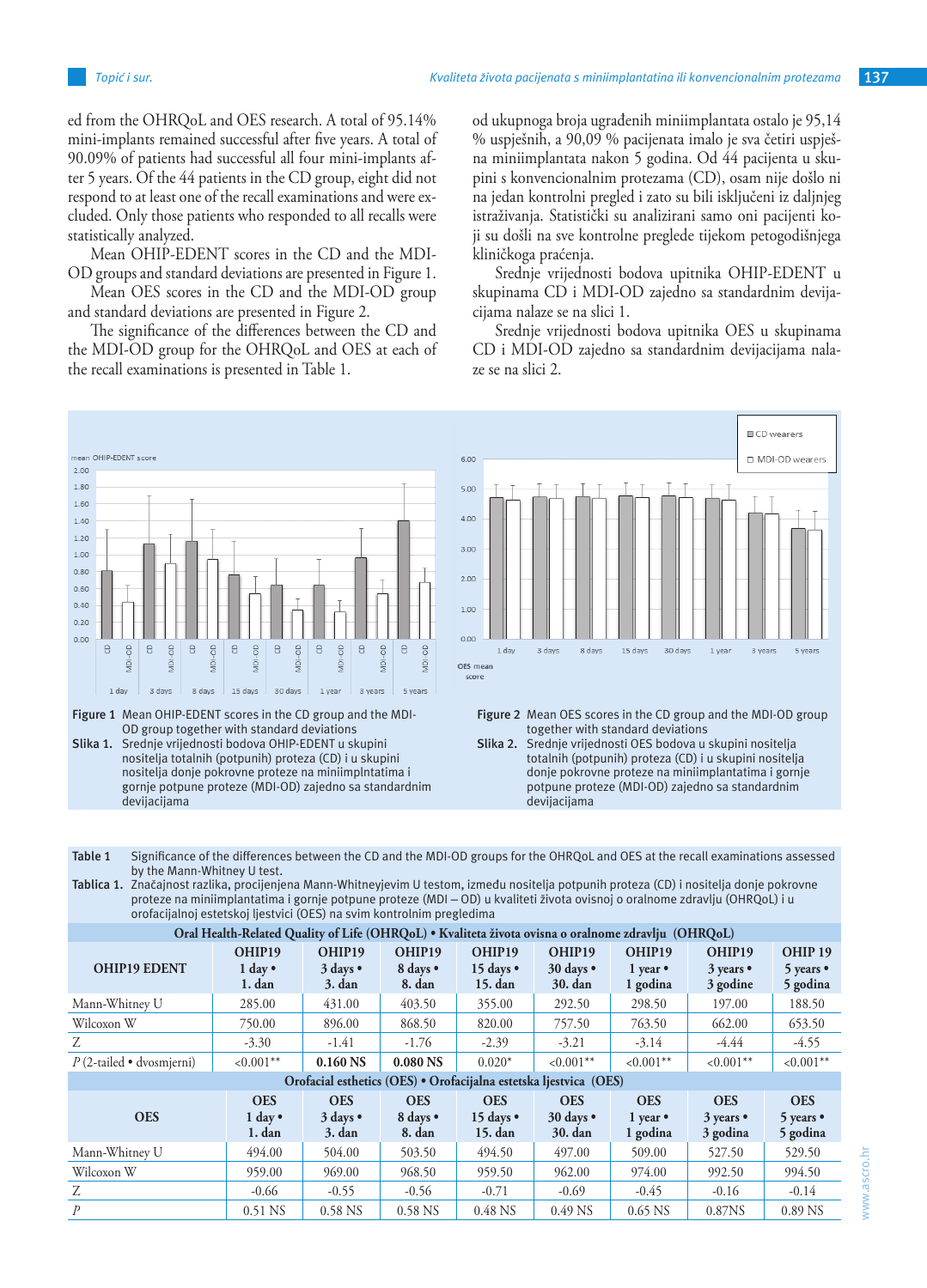**Table 2** Significance of the differences between the periods of observation for the CD and the MDI-OD groups assessed by the Friedman test **Tablica 2.** Značajnost razlika tijekom vremena, u skupini nositelja potpunih proteza (CD) i u skupini nositelja donje pokrovne proteze na miniimplantatima i gornje potpune proteze (MDI-OD) s pomoću Friedmanova testa

| <b>OES</b>               | CD wearers               |                | MDI-ODs                  |                 |  |
|--------------------------|--------------------------|----------------|--------------------------|-----------------|--|
|                          | Mean Rank • Srednji rang |                | Mean Rank • Srednji rang |                 |  |
| OES - 1 day • 1 dan      | 5.19                     |                | 5.13                     |                 |  |
| OES - 3 days • 3 dana    | 5.39                     | $N=36$         | 5.42                     | $N=30$          |  |
| OES. 8 days . 8 dana     | 5.53                     |                | 5.55                     |                 |  |
| OES - 15 days . 15 dana  | 5.65                     | $X^2=197.387$  | 5.73                     | $X^2 = 170.032$ |  |
| OES - 30 days . 30 dana  | 5.72                     | $df = 7$       | 5.82                     | $df = 7$        |  |
| OES - 1 year • 1 godina  | 4.93                     |                | 5.02                     |                 |  |
| OES - 3 years • 3 godina | 2.33                     | p<0.001**      | 2.18                     | $p<0.001**$     |  |
| OES - 5 years • 5 godina | 1.25                     |                | 1.15                     |                 |  |
| <b>OHRQoL</b>            | CD wearers               |                | MDI-ODs                  |                 |  |
|                          | Mean Rank • Srednji rang |                | Mean Rank • Srednji rang |                 |  |
| OHIP19 - 1 day           | 3.67                     |                | 2.72                     |                 |  |
| OHIP19 - 3 days          | 5.99                     | $N = 36$       | 6.55                     | $N=30$          |  |
| OHIP19 - 8 days          | 6.42                     |                | 6.87                     |                 |  |
| OHIP19 - 15 days         | 3.68                     | $X^2 = 171.32$ | 3.90                     | $X^2=162.610$   |  |
| OHIP19 - 30 days         | 1.90                     | $df = 7$       | 1.95                     | $df = 7$        |  |
| OHIP19 - 1 year          | 1.93                     |                | 2.07                     |                 |  |
| OHIP19 - 3 years         | 5.31                     | $p<0.001**$    | 5.08                     | p<0.001**       |  |
| OHIP 19 - 5 years        | 7.11                     |                | 6.87                     |                 |  |

The significance of the differences between each period of observation for the CD group and the MDI-OD group was assessed by the Friedman test for related samples and shown in Table 2.

Results showed that after one day of denture wearing, the CD group had significantly worse OHRQoL (higher OHIP-EDENT scores) than the MDI-OD wearers. At all clinical examinations, OHRQoL was significantly better in the MDI-OD group than in the CD group (p<.01), except on the  $3<sup>rd</sup>$  and the  $8<sup>th</sup>$  day, when there was no significant difference between the groups. On the  $15<sup>th</sup>$  day, the difference was significant at p<.05. After 30 days, the scores were the lowest in both groups (Fig. 1, Table 2), but were significantly higher in the CD wearers (Fig. 1, Table 1). The scores remained unchanged during the  $1<sup>st</sup>$  year of denture wearing (Fig. 1, Table 1, Table 2). However, after three years of denture wearing, the scores significantly rose in both groups (Fig. 1, Table 1, Table 2), but almost two times more in the CD wearers. After five years, the scores again increased significantly and were significantly higher in the CD wearers than in the MDI-OD wearers.

Orofacial esthetics was highly scored in both groups from the baseline throughout the first year of follow-up (p>0.05), and then the scores reduced at the 3-year and 5-year followup (p<0.05). There was no significant difference in OES mean scores between the groups for any observed periods.

Značajnosti razlika između skupine CD i MDI-OD za OHRQoL i OES na svakome od kontrolnih pregleda prikazani su u tablici 1.

Značajnost razlika između svakoga razdoblja promatranja, posebno za skupinu CD i posebno za skupinu MDI-OD, procijenjena je Friedmanovim testom za zavisne uzorke i prikazana u tablici 2.

Rezultati su pokazali da je već prvi dan nošenja novih proteza, skupina CD imala znatno lošiju kvalitetu života ovisnu o oralnome zdravlju (OHRQoL; veće vrijednosti bodova OHIP-EDENT-a) od skupine MDI-OD. Nadalje, i na svim kliničkim pregledima OHRQoL je bio znatno bolji u skupini MDI-OD u usporedbi sa skupinom CD (p < 0,01), osim trećega i osmoga dana kada između njih nije bilo značajne razlike. Već 15. dan razlika je bila ponovo značajna p < 0,05 (bolja kvaliteta života u skupini MDI-OD). Poslije 30 dana bodovi su bili najniži u objema skupinama (slika 1., tablica 2.), ali bili su znatno viši (lošija kvaliteta života) kod onih koji su imali konvencionalne totalne proteze (slika 1., tablica 1.). Bodovi iz upitnika OHIP-EDENT ostali su nepromijenjeni tijekom prve godine nošenja proteze (slika 1., tablice 1 i 2.). Međutim, nakon tri godine znatno su porasli u objema skupinama (slika 1., tablice 1. i 2.), ali gotovo dvostruko više kod pacijenata koji su nosili CD. Nakon pet godina bodovi su se ponovno znatno povećali u obje skupine (< OHRQoL), ali su bili znatno viši (manja kvaliteta života) kod ispitanika s CD-om nego kod onih s MDI-OD-om.

Orofacijalna estetika bila je vrlo visoko ocijenjena u objema skupinama od početka istraživanja (predaja proteza) i tijekom prve godine (p > 0,05), a zatim su se bodovi pogoršali u trećoj i petoj godini (p < 0,05). Nije bilo značajne razlike u ocjenama za OES između navedenih skupina u bilo kojem promatranom razdoblju.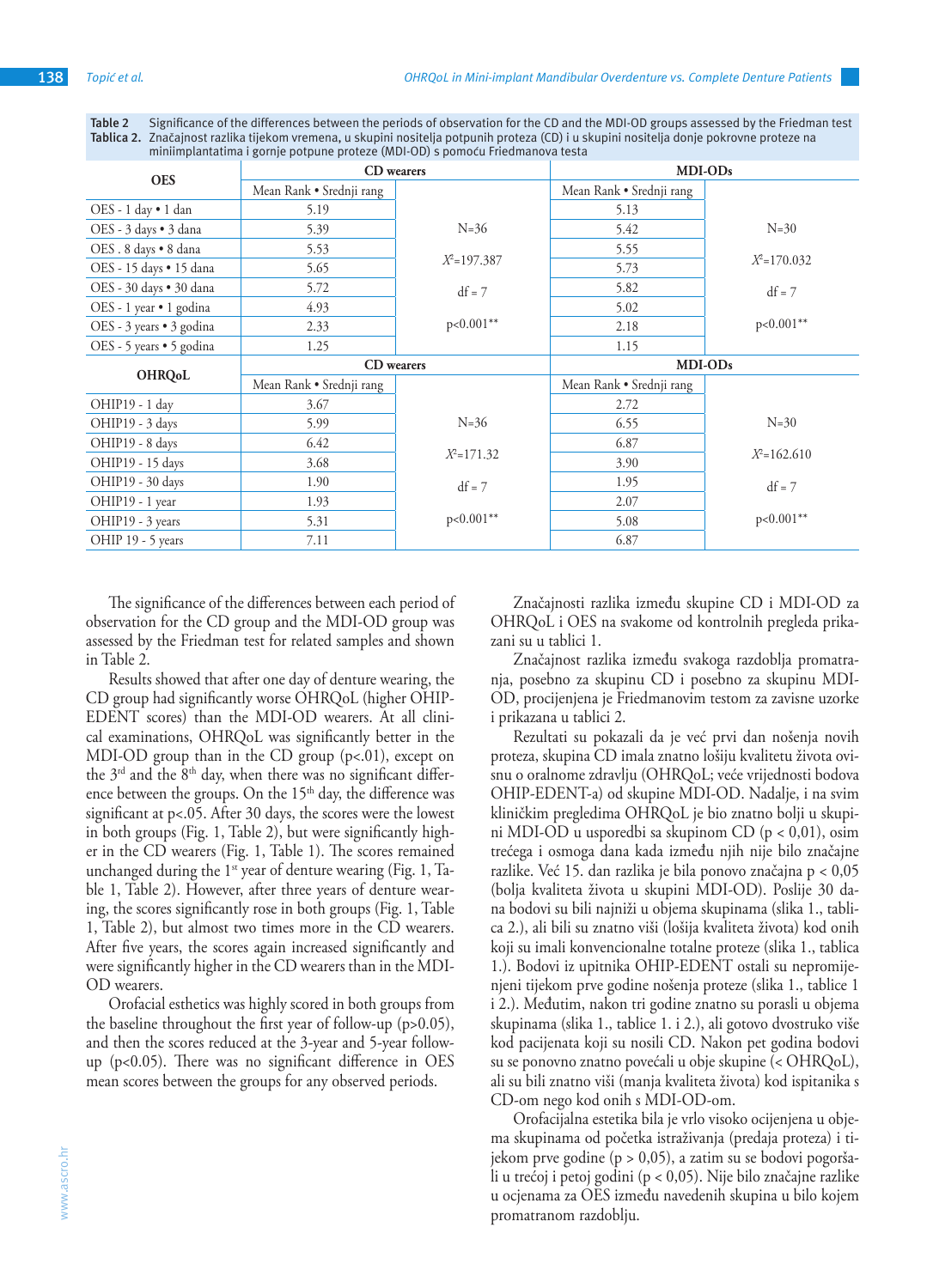It has not been clarified how long a patient needs to adapt to new CDs or to a maxillary CD opposing four miniimplant OD in the mandible (MDI-OD). Therefore, we designed a clinical prospective cross-over study based on dental patient self-reported measures, i.e., OHRQoL and OES. The OHIP-EDENT questionnaire has already been psychometrically validated in many countries and languages and was a logical choice for assessing OHRQoL for edentulous patients (28,30-33). After the first day of new denture wearing, the OHIP EDENT scores gradually increased through the  $3<sup>rd</sup>$  and the  $8<sup>th</sup>$  day and then gradually decreased (the  $15<sup>th</sup>$  day) and reached the lowest values after 30 days in both groups. The scores remained unchanged throughout the first year of denture wearing. The pattern of OHIP EDENT scores was similar in both groups. However, significantly lower values (better OHRQoL) were recorded in the MDI-OD group after one day, 15 days, 30 days, 1, 3, and 5 years of denture wearing. The difference between the groups was not significant only on the  $3<sup>rd</sup>$  day and  $8<sup>th</sup>$  day, although MDI-OD group still had better OHRQoL. It has already been reported that in the first days of new denture wearing, dentures usually cause inflammation of underlying mucosa, soreness, pain and discomfort, and consequently low masticatory performance (34,35). Although mini-implants offer better retention and stability to mandibular overdenture than residual alveolar ridge to conventional mandibular CDs, when soreness and pain are present, patients cannot chew properly even if retention and stability of their dentures offer such possibility. That was probably why no statistically significant difference was found between the groups on the  $3<sup>rd</sup>$  and  $8<sup>th</sup>$  days. After denture and occlusal adjustments and healing of sore spots, the OHIP EDENT scores dropped on the 15th day in both groups, and the MDI-OD group again revealed significantly better OHRQoL. The lowest scores recorded on the  $30<sup>th</sup>$  day remained unchanged over the first year of new denture wearing in both groups, with significantly better OHRQoL in the MDI-OD group (Figure 1). The adaptation to new dentures lasts up to one month in both groups. Better OHRQoL recorded in the MDI-OD group than in the conventional CD wearers is in line with many other reports on implant overdenture patients (17, 27, 36-38). IODs are associated with significantly better patient quality of life and masticatory performance. After 3 and 5 years of denture wearing, scores significantly rose in both groups (worse OHRQoL), but almost two times higher in the CD group (worse OHRQoL) than in the MDI-OD group. Although mini-implants offer better retention and stability to the mandibular denture and allow better masticatory function, we must keep in mind that those patients still have CDs in the maxilla, which may lose retention over time. The matrices' O-rings in the MDI-OD group also lose retention over time and must be changed.

As another d-PROM, the OES questionnaire has been used in our study. The OES is the one-dimensional questionnaire developed to assess orofacial esthetics and has been psychometrically adopted in many countries and languag-

### **Rasprava**

Nije razjašnjeno koliko dugo se pacijenti prilagođuju na nove konvencionalne potpune proteze u objema čeljustima (CD) ili na gornju potpunu protezu nasuprot donje pokrovne potpune proteze koja se retinira na četiri miniimplantata (MDI – OD). Zato smo osmislili kliničko prospektivno istraživanje na temelju ishoda prema procjenama samih pacijenata, tj. pacijenti su procjenjivali kvalitetu života ovisnu o oralnome zdravlju (OHRQoL) i orofacijalnu estetiku (OES). OHIP-EDENT je psihometrijski upitnik već validiran u mnogim zemljama i na mnogim jezicima te je bio logičan izbor za procjenu OHRQoL-a kod bezubih pacijenata (28, 30 – 33). Poslije prvoga dana nošenja nove proteze bodovi OHIP EDENT-a postupno su se povećavali 3. i 8. dan, a zatim su se smanjivali (15. dan) te u objema skupinama dosegnuli najniže vrijednosti nakon 30 dana. Rezultati su ostali nepromijenjeni tijekom prve godine nošenja proteze. Obrazac rezultata OHIP EDENT-a bio je sličan u objema skupinama. Međutim, statistički su značajno niže vrijednosti (bolja kvaliteta života ovisna o oralnome zdravlju: OHRQoL) zabilježene u skupini MDI-OD poslije jednoga dana, 15 dana, 30 dana, te 1, 3 i 5 godina nošenja proteze. Razlika između skupina nije bila značajna samo 3. i 8. dan, iako je skupina MDI-OD ipak i tada imala bolji OHRQoL. Već se zna da u prvim danima nošenja proteze, ako su nove, obično prouzroče upalnu promjenu sluznice na ležištu, bol i nelagodu te posljedično slabiju žvačnu sposobnost (34, 35). Iako miniimplantati omogućuju bolju retenciju i stabilnost donjoj protezi nego samo rezidualni alveolarni grebeni kod konvencionalnih potpunih proteza, ako su prisutni bol i upala, pacijenti ne mogu pravilno žvakati čak ako im to omogućuju retencija i stabilnost njihovih proteza. Vjerojatno zbog toga nije pronađena statistički značajna razlika između skupina tijekom trećega i osmoga dana. Nakon prilagodbe proteza i brušenja rubova i usklađivanja okluzije te zacjeljivanja bolnih mjesta, bodovi iz upitnika OHIP EDENT smanjili su se 15. dan u objema skupinama, ali je skupina MDI-OD ponovno imala znatno bolju kvalitetu života: OHRQoL. Najniži bodovi, zabilježeni 30. dan, ostali su nepromijenjeni tijekom prve godine nošenja novih proteza u objema skupinama, ali uz znatno bolju kvalitetu života ovisnu o oralnome zdravlju (OHRQoL) u skupini MDI-OD (slika 1.). Prilagodba na nove proteze u objema skupinama traje do mjesec dana. Bolji OHRQoL zabilježen u skupini MDI-OD nego kod nositelja konvencionalnih CD-a i u skladu je s mnogim drugim istraživanjima o pacijentima s pokrovnim protezama na implantatima (IOD) (17, 27, 36 – 38). IOD-i su povezani sa znatno boljom kvalitetom života i boljim žvačnim učinkom. Poslije 3 i 5 godina nošenja proteza, bodovi su značajno porasli u objema skupinama (pogoršanje OHRQoL-a), ali gotovo dva puta više u skupini s konvencionalnim potpunim protezama nego u skupini MDI-OD. Iako miniimplantati omogućuju bolju retenciju i stabilnost donje proteze te bolju žvačnu funkciju, moramo imati na umu da ti pacijenti još uvijek imaju potpunu protezu u maksili koja s vremenom može imati slabiju retenciju. Retenciju s vremenom također gube "O" gumeni prstenovi u matricama kojima se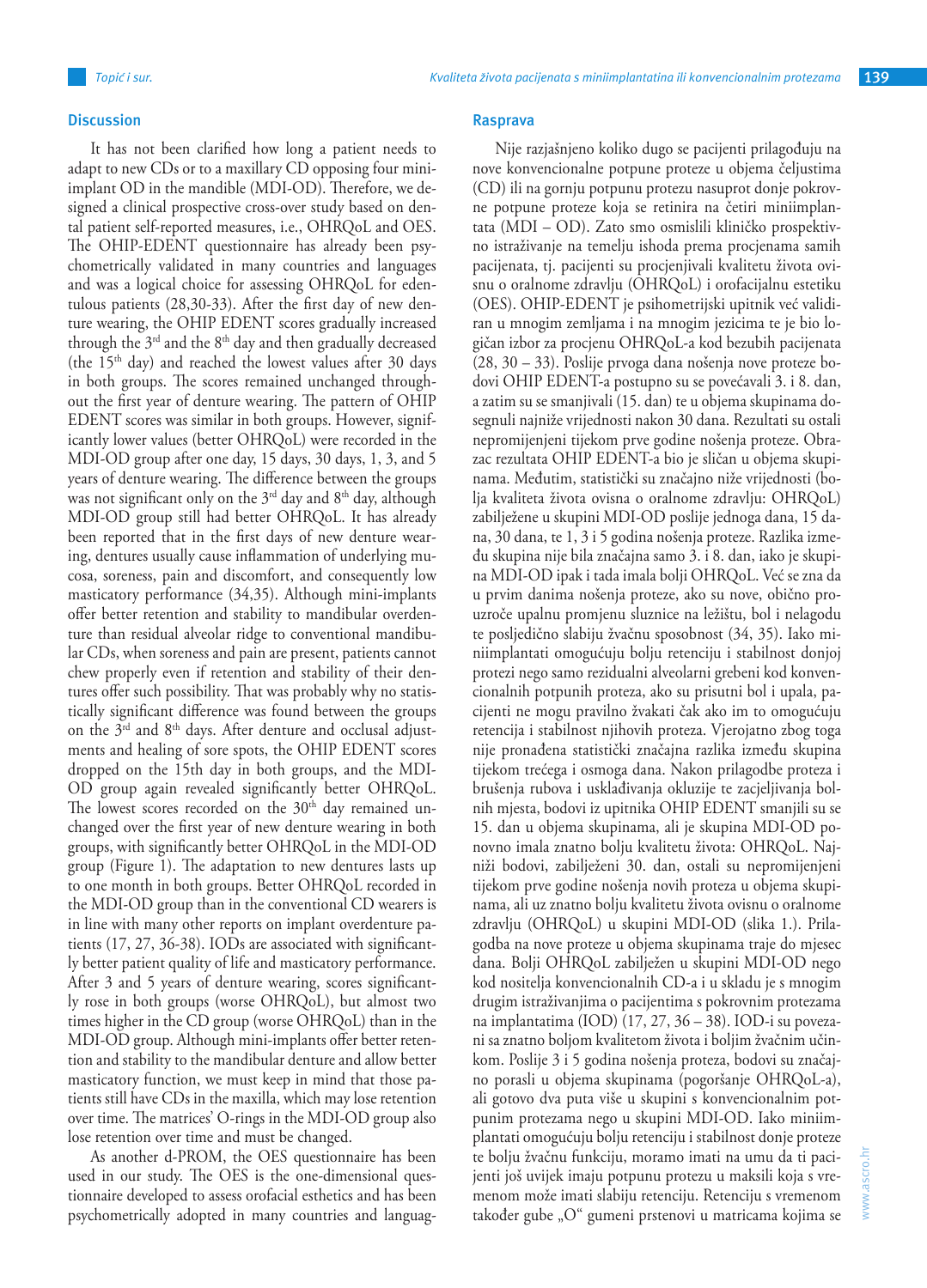es worldwide (29, 39-43). It was developed because OHIP questionnaires lack questions related to orofacial esthetics.

The summary scores of 8 OES questions were divided by the number of questions to obtain mean scores. Both, the CD and the MDI-OD group gave high scores to esthetics and their esthetic appearance of the lower third of the face (Fig. 1). The scores remained unchanged over the one year, but afterward, the scores dropped down at the  $3<sup>rd</sup>$  year and even more at the  $5<sup>th</sup>$  year recall examination (Fig 1, Table 2). The pattern was same in both groups, and there was no significant difference between the groups (p>0.05, Table 1). The artificial teeth and denture materials absorb colors from food and drinks and stain over time (44-47). Calculus can also be present on dentures. Artificial teeth wear and show cracks or fractures. All mentioned facts were the probable reasons for lower scoring of orofacial esthetics after 3 and 5 years. Loss of vertical dimension of occlusion due to residual ridge atrophy can also be present, more pronounced in the CD group, as described in dental literature (6-9). However, the CD group did not give worse scores to orofacial esthetics than the MDI-OD group at the three and 5-year examinations. The influence of jaw bone atrophy on the aesthetic rehabilitation of edentulous patients has not been studied extensively. One study found out that increased volume of lips and cheeks after rehabilitation was important in improving facial aesthetics and patients with non-atrophic ridges were more satisfied than patients with extensive residual ridge atrophy (48). However, follow-up over a longer period was not performed in that study. Our patients already had a status of atrophied residual alveolar bone at the study's baseline, as patients who could receive wider implants (more bone) were excluded. It is well known that bone resorption is more pronounced in the early stages after teeth extraction, while the rate reduces over time. The majority of our patients had already atrophied bone. Therefore, a small rate of bone loss was possible over an observation period of 5 years and did not influence the OES outcomes.

Based on the obtained data, our prospective clinical crossover study confirmed that the process of adaptation to both, new CDs or to new mini-implant overdentures opposing maxillary CDs is completed within a month. However, the MDI-OD group presented significantly better OHRQoL (lower OHIP-EDENT scores) than the CD group all the time, except on the third and the eighth day after dentures' delivery. After three years of denture wearing, OHRQoL worsened significantly in both groups, but two times more pronounced in the conventional CD wearers. In addition, the OES scores also worsened after three years of denture wearing equally in both groups.

retiniraju potpune pokrovne proteze na miniimplantatima pa se moraju zamijeniti.

Kao još jedan ishod iz perspektive pacijenta (d-PROM), u našem istraživanju korišten je upitnik OES. To je jednodimenzijski upitnik za procjenu orofacijalne estetike i psihometrijski je prihvaćen u mnogim zemljama i na jezicima diljem svijeta (29, 39 – 43). Razvijen je zato što u upitnicima OHIPa, kojima se procjenjuje kvaliteta života ovisna o oralnom zdravlju, nedostaju pitanja vezana za orofacijalnu estetiku.

Zbroj bodova 8 OES pitanja dijeli se s brojem pitanja da bi se dobile srednje vrijednosti. I skupina CD i skupina MDI-OD odlično su ocijenile estetiku proteza i estetski izgled donje trećine lica (slika 2.). Bodovi su ostali nepromijenjeni tijekom prve godine, ali su se poslije u trećoj godini smanjili, a još više na petogodišnjem kontrolnom pregledu (slika 2., tablica 2.). Obrazac je bio isti u objema skupinama, a nije bilo značajne razlike između skupina na bilo kojemu kontrolnome pregledu (p > 0,05, tablica 1.). Umjetni zubi i materijali za proteze upijaju boju iz jela i pića te se ona s vremenom promijeni (44 – 47). Kamenac se također može pojaviti na protezama. Umjetni se zubi troše te dobivaju pukotine ili se dijelovi odlome. Sve navedene činjenice vjerojatno su bile razlog za nižu ocjenu orofacijalne estetike poslije 3 i 5 godina. Gubitak vertikalne dimenzije okluzije, zbog atrofije rezidualnih grebena, također se može pojaviti, a to je, prema stomatološkoj literaturi, izraženije u skupini CD (6 – 9). No CD skupina ipak nije lošije ocijenila orofacijalnu estetiku od skupine MDI-OD na trogodišnjim i petogodišnjim pregledima. Utjecaj atrofije čeljusne kosti na estetsku rehabilitaciju bezubih pacijenata nije detaljno proučavan. Jedna studija pokazala je da je povećani volumen usana i obraza poslije rehabilitacije važan za poboljšanje estetike lica, a pacijenti s neatrofičnim čeljustima bili su zadovoljniji od pacijenata s opsežnom rezidualnom atrofijom grebena (48). No u toj studiji nije provedeno dugotrajnije praćenje. Naši pacijenti već su na početku studije imali atrofirani rezidualni alveolarni greben, jer su oni koji su mogli dobiti šire implantate standardnih dimenzija (veći volumen kosti) bili isključeni iz istraživanja. Također se zna da je resorpcija kosti izraženija u ranim fazama nakon vađenja zuba te se stopa resorpcije s vremenom smanjuje. Većina naših pacijenata već je imala atrofiranu kost. Zato je, pretpostavlja se, bio moguć samo mali gubitak kosti tijekom petogodišnjega razdoblja istraživanja i vjerojatno nije utjecao na ishode orofacijalne estetike.

Na temelju dobivenih podataka, naša prospektivna klinička presječna studija potvrdila je da se proces prilagodbe na nove potpune proteze, ili na novu donju pokrovnu protezu na miniimplantatima nasuprot kojoj je konvencionalna potpuna proteza, završava u roku od mjesec dana. Međutim, skupina MDI-OD imala je znatno bolju kvalitetu života ovisnu o oralnome zdravlju (OHRQoL: manji bodovi OHIP-EDENT) od skupine CD u svim promatranim razdobljima, osim trećega i osmoga dana poslije predaje novih proteza. Poslije tri godine nošenja proteza, OHRQoL se značajno pogoršao u objema skupinama, ali dva puta više u skupini CD (nositelji konvencionalnih potpunih proteza). Osim toga, rezultati OES-a također su se pogoršali poslije tri godine i to podjednako u objema skupinama.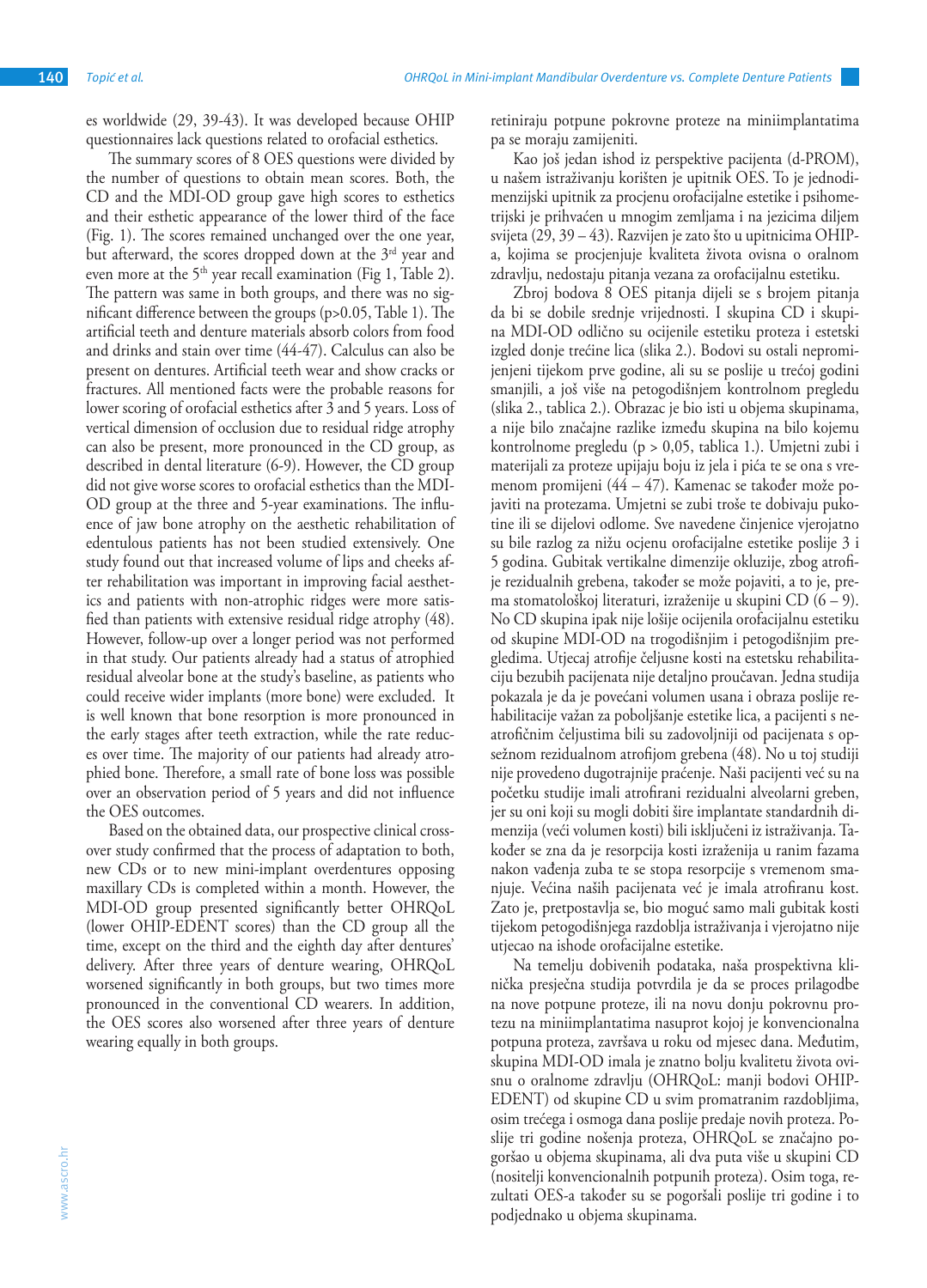Svi autori izjavljuju da nisu bili u sukobu interesa.

Hrvatskoj zakladi za znanost za financiranje projekta

**Doprinos autora: J. T .** – prikupila većinu podataka u skupini MDI-ODs i unijela ih u bazu podataka, prikupila literaturu, interpretirala podatke, pisala nacrt teksta; **R. P. G.** – prikupila većinu podataka u skupini konvencionalnih CD-a i unijela ih u bazu podataka, prikupila literaturu, izradila nacrt teksta, sudjelovala u osmišljavanju istraživanja; **S. P. K**. – sudjelovala u prikupljanju podataka, čitanju literature, kritičkom čitanju teksta, sudjelovala u oblikovanju istraživanja, mentorica; **I. K.** – prikupljala podatke u objema skupinama, proučavala recentnu literaturu, pisala nacrt teksta, interpretirala podatke i dala ideje za raspravu; **N. P.** – prikupljao podatke, pisao nacrt teksta, sudjelovao u osmišljavanju istraživanja i interpretaciji podataka; **A. P.** – interpretacija rezultata, pisanje teksta; **A. Č.** – dizajn i koncept istraživanja, statistička analiza, interpretacija podataka, kritički revidirala, korigirala i odobrila tekst. Svi autori dali su konačno odobrenje i suglasni su da

snose odgovornost za integritet i točnost istraživanja.

**Sukob interesa**

**Zahvala**

1218/14.

#### **Conflict of interest**

All authors of the manuscript declare no conflict of Interest

#### **Acknowledgment**

To Croatian Science Foundation for the Grant 1218/14

**Author's contribution: J.T.** – collected majority of data in the group MDI-ODs, entered data into the database, collected literature, interpreted data, drafted the manuscript; **R. P-G**. – collected majority of data in the group conventional CDs, entered data into the database, collected literature, drafted the manuscript, participated in the research design; **S.P-K**. – contributed to data aquisition, literature reading, critical manuscript reading, participated in research design, mentor ; **I.K**. – collected data and literature, drafted manuscript, interpreted data ; **N.P**. – collected data, drafted manuscript, participated in research design and data interpretation; **A.P.** - interpretation of results, drafting the manuscript; **A.Č**. – research design and concept, statistical analysis, data interpretation, critically revised and approved the manuscript. All authors gave the final approval and agree to be accountable for integrity and accuracy of the study**.**

#### **Sažetak**

**Cilj rada:** Autori ovog istraživanja procjenjuju prilagodbu na proteze i njihovu petogodišnju kliničku upotrebu uspoređujući pacijente s obje potpune proteze (CD) i one s mandibularnom pokrovnom protezom na miniimplantatima nasuprot maksilarnoj potpunoj protezi (MDI-OD) na temelju kvalitete života ovisne o oralnome zdravlju (OHRQoL) i orofacijalne estetike ( OES). **Materijal i metode:** U CD skupini ukupno je 36 ispitanika (25 žena) završilo petogodišnju studiju, a 30 ispitanika (20 žena) u skupini MDI-OD. Svi su dobili nove CD-e, ali u skupini MDI-OD četiri miniimplantata ugrađena su interforaminalno u mandibulu prije izrade proteze. Sudionici su ispunjavali sljedeće upitnike: OHIP-EDENT i OES prvi dan poslije predaje proteza, zatim 3., 8., 15., 30. dan, te na kontrolnim pregledima poslije 1, 3 i 5 godina nošenja. Statistička analiza uključila je deskriptivne metode, *X*<sup>2</sup> test, t-test za nezavisne uzorke te Friedmanov i Mann-Whitneyev test. **Rezultati i zaključak:** Prilagodba na nove proteze bila je u objema skupinama završena u roku od mjesec dana. Skupina MDI-OD imala je znatno bolju kvalitetu života (OHRQoL) od skupine CD na svim kontrolama, osim 3. i 8. dana, vjerojatno zbog žuljanja i boli, zbog čega je skupina MDI-OD također imala ograničenje pri funkciji u prvim danima poslije predaje novih proteza. Poslije treće i pete godine OHRQoL se pogoršao (p < 0,01) u objema skupinama. No pogoršanje je bilo znatno izraženije kod nositelja konvencionalnih proteza (p < 0,01) u odnosu prema skupini MDI-OD. Orofacijalna estetika dobila je visoke ocjene u objema skupinama. Ocjene za estetiku počele su se smanjivati tek poslije tri godine i to podjednako u i u jednoj i u drugoj skupini.

**Zaprimljen:** 18. veljače 2022. **Prihvaćen:** 18. svibnja 2022.

#### **Adresa za dopisivanje**

Doc. dr. sc. Renata Poljak Guberina Zavod za stomatološku protetiku Medicinski fakultet Sveučilišta u Splitu, Hrvatska renata.poljak@zg.t-com.hr

**MeSH pojmovi:** potpune proteze; zubni implantati; kvaliteta života; dentalna estetika

**Autorske ključne riječi:** OHRQoL, OES, prospektivna studija, miniimplantati, adaptacija na proteze

## **References**

- 1. Müller F, Shimazaki Y, Kahabuka F, Schimme Ml. Oral health for an ageing population: the importance of a natural dentition in older adults. Int Dent J. 2017 Sep;67 Suppl 2:7-13.
- 2. Petersen PE. The World Oral Health Report 2003: continuous improvement of oral health in the 21st century–the approach of the WHO Global Oral Health Programme. Community Dent Oral Epidemiol. 2003 Dec;31 Suppl 1:3-23.
- 3. He W, Sengupta M, Velkoff VA, DeBarros KA. 65+ in the United States. Current Population Reports. 2005:2:23-209.
- 4. Müller F, Naharro M, Carlsson GE. What are the prevalence and incidence of tooth loss in the adult and elderly population in Europe? Clin Oral Implants Res. 2007 Jun;18 Suppl 3:2-14.
- 5. Carlsson GE, Omar R. The future of complete dentures in oral rehabilitation. A critical review. J Oral Rehabil. 2010 Feb;37(2):143-56.
- Kovacić I, Celebić A, Zlatarić DK, Petricević N, Buković D, Bitanga P, et al. Decreasing of residual alveolar ridge height in complete denture wearers. A five year follow up study. Coll Antropol. 2010 Sep;34(3):1051-6.
- 7. Kovacić I, Celebić A, Knezović Zlatarić D, Stipetić J, Papić M. Influence of body mass index and the time of edentulousness on the residual alveolar ridge resorption in complete denture wearers. Coll Antropol. 2003;27 Suppl 2:69-74.
- 8. Tallgren A. The continuing reduction of the residual alveolar ridges in complete denture wearers: a mixed-longitudinal study covering 25 years. 1972. J Prosthet Dent. 2003 May;89(5):427-35.
- 9. Lee DJ, Saponaro PC. Management of Edentulous Patients. Dent Clin North Am. 2019 Apr;63(2):249-261.
- 10. Alhajj MN, Khalifa N, Abduo J, Amran AG, Ismail IA. Determination of occlusal vertical dimension for complete dentures patients: an updated review. J Oral Rehabil. 2017 Nov;44(11):896-907.
- 11. Carlsson GE. Implant and root supported overdentures a literature review and some data on bone loss in edentulous jaws. J Adv Prosthodont. 2014 Aug;6(4):245-52.
- 12. McGarry TJ, Nimmo A, Skiba JF, Ahlstrom RH, Smith CR, Koumjian JH. Classification system for complete edentulism. The American College of Prosthodontics. J Prosthodont. 1999 Mar;8(1):27-39.
- 13. Zlataric, DK; Celebic, A, Kobler, P. Relationship between body mass index and local quality of mandibular bone structure in elderly individuals. J Gerontol A Biol Sci Med Sci. 2002 Sep;57(9):M588-93.
- 14. Feine JS, Carlsson GE, Awad MA, et al. The McGill consensus statement on overdentures. Mandibular two-implant overdentures as first choice standard of care for edentulous patients. Gerodontology. 2002 Jul;19(1):3-4.
- 15. Sennerby L, Carlsson GE, Bergman B, Warfvinge J. Mandibular bone resorption in patients treated with tissue-integrated prostheses and in complete-denture wearers. Acta Odontol Scand. 1988 Jun;46(3):135-40.
- 16. Kovačić I, Peršić S, Kranjčić J, Čelebić A. A cohort study on short mini-implants for mandibular overdentures compared to those of standard length. Clin Oral Implants Res. 2020 Feb;31(2):121-132.